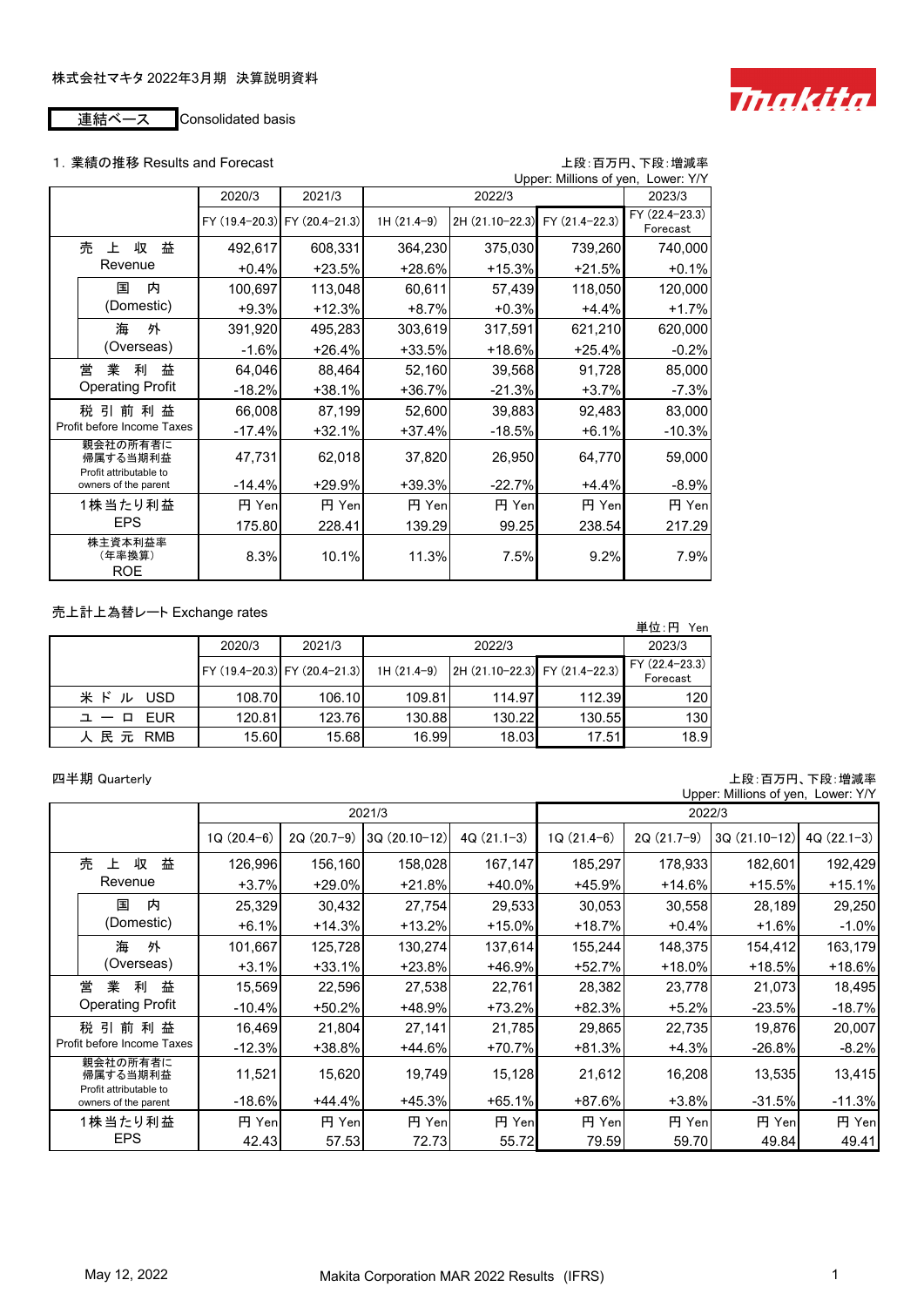

### 2. 地域別売上収益 Revenue by geographic area http://www.facebook.com/distance/edu

| Upper: Millions of yen, Lower: Y/Y |          |                               |              |                                |          |                            |  |  |  |
|------------------------------------|----------|-------------------------------|--------------|--------------------------------|----------|----------------------------|--|--|--|
|                                    | 2020/3   | 2021/3                        |              | 2022/3                         |          | 2023/3                     |  |  |  |
|                                    |          | FY (19.4-20.3) FY (20.4-21.3) | $1H(21.4-9)$ | 2H (21.10-22.3) FY (21.4-22.3) |          | FY (22.4-23.3)<br>Forecast |  |  |  |
| 場<br>国<br>市<br>内                   | 100,697  | 113,048                       | 60,611       | 57,439                         | 118,050  | 120,000                    |  |  |  |
| Japan                              | $+9.3%$  | $+12.3%$                      | $+8.7%$      | $+0.3%$                        | $+4.4%$  | $+1.7%$                    |  |  |  |
| 場<br>欧<br>市<br>州                   | 216,230  | 282,725                       | 177,829      | 174,641                        | 352,470  | 330,000                    |  |  |  |
| Europe                             | $+1.4%$  | +30.8%                        | +35.9%       | $+15.0%$                       | $+24.7%$ | $-6.4\%$                   |  |  |  |
| 場<br>北<br>米<br>市                   | 72,304   | 90,945                        | 52,259       | 59,989                         | 112,248  | 122,000                    |  |  |  |
| North America                      | $-0.3%$  | $+25.8%$                      | $+25.6%$     | $+21.6%$                       | $+23.4%$ | $+8.7%$                    |  |  |  |
| ア ジ ア 市 場                          | 38,998   | 39,331                        | 22,430       | 26,766                         | 49,196   | 52,500                     |  |  |  |
| Asia                               | $-4.7%$  | $+0.9%$                       | $+19.5%$     | $+30.2%$                       | $+25.1%$ | $+6.7%$                    |  |  |  |
| 南 米 市 場<br>中                       | 26,000   | 29,403                        | 21,205       | 20,560                         | 41,765   | 47,500                     |  |  |  |
| Central and South America          | $-6.5%$  | $+13.1%$                      | $+68.2%$     | $+22.4%$                       | $+42.0%$ | +13.7%                     |  |  |  |
| オセアニア市場                            | 28,421   | 41,304                        | 23,265       | 28,314                         | 51,579   | 53,000                     |  |  |  |
| Oceania                            | $-6.0\%$ | +45.3%                        | $+21.4%$     | $+27.9%$                       | +24.9%   | $+2.8%$                    |  |  |  |
| 中近東・アフリカ市場                         | 9,967    | 11,575                        | 6,631        | 7,321                          | 13,952   | 15,000                     |  |  |  |
| The Middle East/Africa             | -27.6%   | +16.1%                        | +52.7%       | $+1.2%$                        | $+20.5%$ | +7.5%                      |  |  |  |
| 計<br>合                             | 492,617  | 608,331                       | 364,230      | 375,030                        | 739,260  | 740,000                    |  |  |  |
| Total                              | $+0.4%$  | $+23.5%$                      | +28.6%       | +15.3%                         | $+21.5%$ | $+0.1%$                    |  |  |  |

四半期 Quarterly しょうきょう しょうしょう しょうしゅう しゅうしょう しゅうしゅん エロー エロー 上段: 百万円、下段: 増減率

|                           |              |              |                |              |              |              | Upper: Millions of yen, Lower: Y/Y |              |
|---------------------------|--------------|--------------|----------------|--------------|--------------|--------------|------------------------------------|--------------|
|                           |              |              | 2021/3         |              | 2022/3       |              |                                    |              |
|                           | $1Q(20.4-6)$ | $2Q(20.7-9)$ | $3Q(20.10-12)$ | $4Q(21.1-3)$ | $1Q(21.4-6)$ | $2Q(21.7-9)$ | $3Q(21.10-12)$                     | $4Q(22.1-3)$ |
| 場<br>市<br>国<br>内          | 25,329       | 30,432       | 27,754         | 29,533       | 30,053       | 30,558       | 28,189                             | 29,250       |
| Japan                     | $+6.1%$      | $+14.3%$     | $+13.2%$       | $+15.0%$     | $+18.7%$     | $+0.4%$      | $+1.6%$                            | $-1.0\%$     |
| 場<br>市<br>欧<br>州          | 58,168       | 72,731       | 73,895         | 77,931       | 91,397       | 86,432       | 83,725                             | 90,916       |
| Europe                    | $+4.3%$      | +40.5%       | $+33.1%$       | $+46.6%$     | $+57.1%$     | $+18.8%$     | $+13.3%$                           | +16.7%       |
| 場<br>米<br>市<br>北          | 19,855       | 21,758       | 24,611         | 24,721       | 28,618       | 23,641       | 28,355                             | 31,634       |
| North America             | $+14.2%$     | $+28.2%$     | $+14.3%$       | $+50.7%$     | $+44.1%$     | $+8.7%$      | $+15.2%$                           | $+28.0%$     |
| ア ジ ア 市 場                 | 8,997        | 9,777        | 10,353         | 10,204       | 10,225       | 12,205       | 13,458                             | 13,308       |
| Asia                      | $-7.8%$      | $-1.1%$      | $-3.7%$        | $+18.7%$     | +13.6%       | $+24.8%$     | $+30.0%$                           | $+30.4%$     |
| 中 南 米 市 場                 | 4,152        | 8,453        | 8,427          | 8,371        | 9,680        | 11,525       | 10,310                             | 10,250       |
| Central and South America | $-32.3%$     | $+25.5%$     | $+17.7%$       | $+40.2%$     | $+133.1%$    | $+36.3%$     | $+22.3%$                           | $+22.4%$     |
| オセアニア市場                   | 8,653        | 10,508       | 9,940          | 12,203       | 12,056       | 11,209       | 15,052                             | 13,262       |
| Oceania                   | $+18.6%$     | $+50.1%$     | $+34.4%$       | +81.4%       | $+39.3%$     | $+6.7%$      | $+51.4%$                           | +8.7%        |
| 中近東・アフリカ市場                | 1,842        | 2,501        | 3,048          | 4,184        | 3,268        | 3,363        | 3,512                              | 3,809        |
| The Middle East/Africa    | $-18.1%$     | +20.0%       | $+8.6%$        | $+47.9%$     | +77.4%       | $+34.5%$     | +15.2%                             | $-9.0\%$     |
| 計<br>合                    | 126,996      | 156,160      | 158,028        | 167,147      | 185,297      | 178,933      | 182,601                            | 192,429      |
| Total                     | $+3.7%$      | +29.0%       | $+21.8%$       | $+40.0%$     | +45.9%       | +14.6%       | $+15.5%$                           | $+15.1%$     |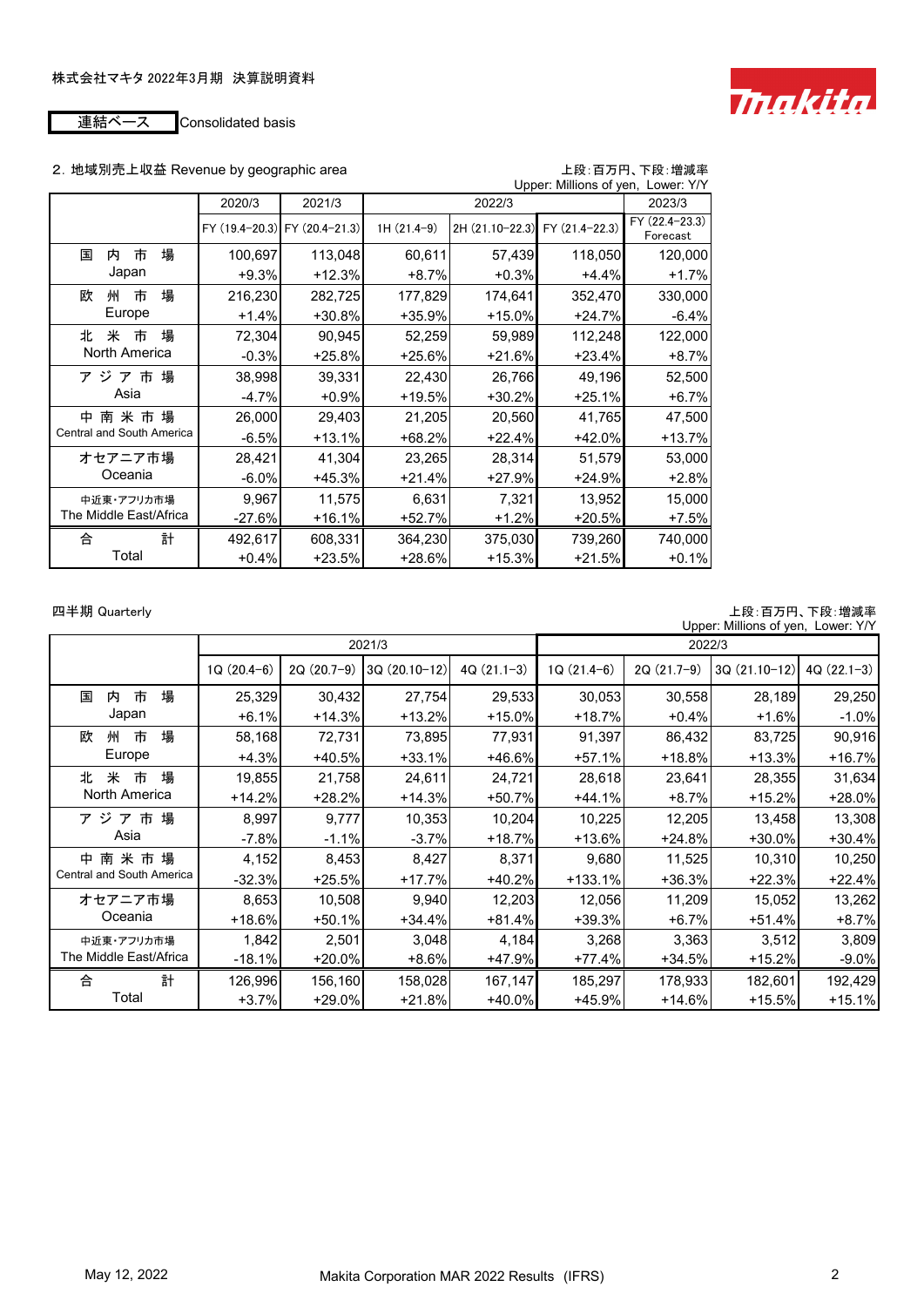

### 3.現地通貨四半期ベース売上動向 Revenue growth in local currency quarterly basis

|                                      | 2020/3   | 2021/3                        |              | 2022/3       |                |              |                 |  |  |  |
|--------------------------------------|----------|-------------------------------|--------------|--------------|----------------|--------------|-----------------|--|--|--|
|                                      |          | FY (19.4-20.3) FY (20.4-21.3) | $1Q(21.4-6)$ | $2Q(21.7-9)$ | $3Q(21.10-12)$ | $4Q(22.1-3)$ | $FY(21.4-22.3)$ |  |  |  |
| 場<br>内市<br>国                         |          |                               |              |              |                |              |                 |  |  |  |
| Japan                                | $+9.3%$  | $+12.3%$                      | $+18.7%$     | $+0.4%$      | $+1.6%$        | $-1.0%$      | $+4.4%$         |  |  |  |
| 州市場<br>欧<br>Europe                   | $+7.2%$  | +30.8%                        | $+42.4%$     | +13.0%       | $+6.9%$        | $+14.0%$     | $+17.7%$        |  |  |  |
| 西欧市場<br>Western Europe               | $+4.3%$  | $+31.0%$                      | $+38.3%$     | $+9.5%$      | $+2.7%$        | $+8.3%$      | $+12.8%$        |  |  |  |
| 東欧・ロシア市場<br>E. Europe and Russia     | $+12.4%$ | $+30.5%$                      | $+48.2%$     | $+19.2%$     | $+14.4%$       | $+25.7%$     | $+26.4%$        |  |  |  |
| 北米市場<br>North America                | $+1.9%$  | +28.8%                        | +39.6%       | $+4.1%$      | $+5.6%$        | $+17.3%$     | +15.8%          |  |  |  |
| ア ジ ア 市 場<br>Asia                    | $-2.8%$  | $+2.4%$                       | $+8.1%$      | +19.5%       | $+20.8%$       | $+21.4%$     | $+17.7%$        |  |  |  |
| 中南米市場<br>Central and South America   | $+3.5%$  | +38.9%                        | $+120.6%$    | $+29.9%$     | $+18.4%$       | $+13.2%$     | $+34.7%$        |  |  |  |
| オセアニア市場<br>Oceania                   | $+2.4%$  | $+41.7%$                      | $+17.2%$     | $-0.3%$      | +38.6%         | $+5.4%$      | $+14.4%$        |  |  |  |
| 中近東・アフリカ市場<br>The Middle East/Africa | $-25.9%$ | $+18.3%$                      | $+70.0%$     | $+30.2%$     | $+7.9%$        | $-15.2%$     | $+14.3%$        |  |  |  |
| 海 外 合 計<br>Overseas                  | $+3.4%$  | $+28.6%$                      | $+40.4%$     | $+12.3%$     | +10.9%         | $+13.5%$     | $+18.0%$        |  |  |  |
| 計<br>合<br>Total                      | $+4.5%$  | $+25.3%$                      | $+36.0%$     | $+10.0%$     | $+9.3%$        | $+10.9%$     | $+15.5%$        |  |  |  |

### 4.設備投資額・減価償却費・研究開発費・従業員数 Capex, Depreciation, R&D and Employees

|                                    |        |                               |              |                                | 単位:百万円 | Millions of yen            |
|------------------------------------|--------|-------------------------------|--------------|--------------------------------|--------|----------------------------|
|                                    | 2020/3 | 2021/3                        |              | 2022/3                         |        | 2023/3                     |
|                                    |        | FY (19.4-20.3) FY (20.4-21.3) | $1H(21.4-9)$ | 2H (21.10-22.3) FY (21.4-22.3) |        | FY (22.4-23.3)<br>Forecast |
| 設<br>備<br>投資額<br>Capex             | 44,409 | 49,855                        | 28,158       | 31,779                         | 59,937 | 40,000                     |
| 償<br>減<br>却 費<br>価<br>Depreciation | 12,058 | 13,881                        | 8,127        | 9,512                          | 17,639 | 20,000                     |
| 究開<br>費<br>発<br>研<br>R&D           | 11,601 | 12,783                        | 6,905        | 7,240                          | 14,145 | 15,000                     |
| 員<br>数<br>業<br>従<br>Employees      | 17,090 | 18,624                        | 19,592       |                                | 20,233 |                            |